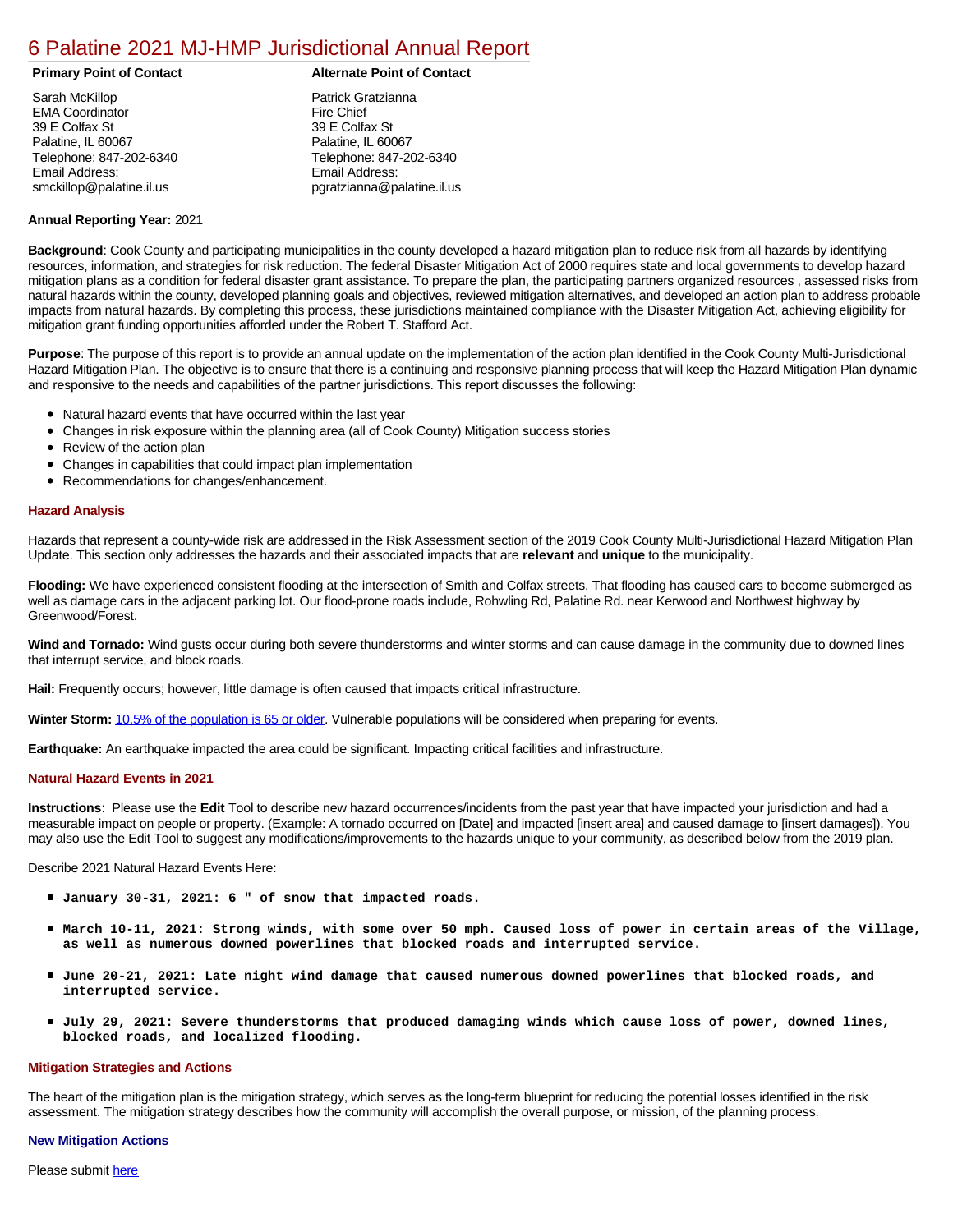### **Ongoing Mitigation Actions**

The following are ongoing actions. During the 2019 update, these "ongoing" mitigation actions and projects were modified and/or amended, as needed. Reviewers of this report should refer to the Hazard Mitigation Plan for more detailed descriptions of each action and the prioritization process. Address the following for each mitigation action:

- Was any element of the action carried out during the reporting period?
- If no action was completed, why?
- Is the timeline for implementation or the action still appropriate?
- If the action was completed, does it need to be changed or removed from the action plan?

| TABLE: HAZARD MITIGATION ACTION PLAN MATRIX       |             |                                                       |                                                                          |                                                                   |                                         |                          |                                            |                                                            |
|---------------------------------------------------|-------------|-------------------------------------------------------|--------------------------------------------------------------------------|-------------------------------------------------------------------|-----------------------------------------|--------------------------|--------------------------------------------|------------------------------------------------------------|
|                                                   |             |                                                       | $N = New$<br>$C = Project Completed$                                     | <b>Completion status legend:</b><br>$R =$ Want Removed from Annex | O = Action Ongoing toward Completion    | $X = No$ Action Taken    |                                            |                                                            |
| 2021 Status                                       | 2020 Status | 2019 Status                                           | <b>Hazards</b><br><b>Mitigated</b>                                       | <b>Objectives</b><br>Met                                          | <b>Lead Agencies</b>                    | <b>Estimated</b><br>Cost | Sources of<br><b>Funding</b>               | <b>Timeline/Projected</b><br><b>Completion Date</b><br>(a) |
|                                                   |             | Action P1.1-Create a debris removal plan.             |                                                                          |                                                                   |                                         |                          |                                            |                                                            |
|                                                   |             | <b>Status Description: Delayed due to COVID</b>       |                                                                          |                                                                   |                                         |                          |                                            |                                                            |
| $\circ$                                           |             | Ongoing                                               | Earthquake,<br>Tornado, Wind<br>Events                                   | 1, 2, 8                                                           | <b>Public Works</b>                     | \$2,000; Low             | General Budge                              | Short-term                                                 |
|                                                   |             | Action P1.2-Strengthen building codes to.             |                                                                          |                                                                   |                                         |                          |                                            |                                                            |
| <b>Status Description:</b>                        |             |                                                       |                                                                          |                                                                   |                                         |                          |                                            |                                                            |
| $\mathsf{R}$                                      |             | Removed                                               | All                                                                      | 3, 10                                                             | Administration                          | Low                      | <b>General Budget</b>                      |                                                            |
|                                                   |             | Action P1.3-Continue public outreach efforts.         |                                                                          |                                                                   |                                         |                          |                                            |                                                            |
| <b>Status Description:</b>                        |             |                                                       |                                                                          |                                                                   |                                         |                          |                                            |                                                            |
| $\mathsf{R}$                                      |             | Ongoing                                               | All                                                                      | 1, 2, 5, 6, 11                                                    | Emergency<br>Management                 | \$5,000; Low             | <b>General Budget</b>                      |                                                            |
|                                                   |             | Action P1.4-Upgrade outdoor warning sirens.           |                                                                          |                                                                   |                                         |                          |                                            |                                                            |
|                                                   |             | Status Description: Have received quotes for upgrades |                                                                          |                                                                   |                                         |                          |                                            |                                                            |
| $\circ$                                           |             | Removed                                               | Tornado, Severe<br>Weather                                               | 5,6                                                               | Emergency<br>Management                 | \$100,000; High          | Capital<br>Improvement,<br>Grants          | Long Term                                                  |
| Action P1.5-Upgrade reverse 911 system.           |             |                                                       |                                                                          |                                                                   |                                         |                          |                                            |                                                            |
| <b>Status Description: Done</b>                   |             |                                                       |                                                                          |                                                                   |                                         |                          |                                            |                                                            |
| Remove                                            |             | Completed                                             | All                                                                      | 5, 6                                                              | <b>Northwest</b><br>Central<br>Dispatch | High                     | Subscription<br>Increase of<br>Users Group |                                                            |
|                                                   |             | Action P1.6-Upgrade Emergency Operations Center.      |                                                                          |                                                                   |                                         |                          |                                            |                                                            |
| <b>Status Description:</b>                        |             |                                                       |                                                                          |                                                                   |                                         |                          |                                            |                                                            |
| $\mathsf{R}$                                      |             | Completed                                             | All                                                                      | 1, 2                                                              | Emergency<br>Management                 | \$333,000; Low           | Grant                                      |                                                            |
|                                                   |             |                                                       | Action P1.7-Replacement of south supply water pumping station generator. |                                                                   |                                         |                          |                                            |                                                            |
| <b>Status Description:</b>                        |             |                                                       |                                                                          |                                                                   |                                         |                          |                                            |                                                            |
| $\mathsf C$                                       |             | Completed                                             | All                                                                      | 1, 2                                                              | <b>Public Works</b>                     | \$325,000; Low           | Capital<br>Improvement<br>Program          |                                                            |
| Action P1.8-Continue creek stabilization program. |             |                                                       |                                                                          |                                                                   |                                         |                          |                                            |                                                            |
| <b>Status Description:</b>                        |             |                                                       |                                                                          |                                                                   |                                         |                          |                                            |                                                            |
| $\mathsf O$                                       |             | Ongoing                                               | Urban Flooding                                                           | 2, 3, 7, 9                                                        | <b>Public Works</b>                     | \$25,000;<br>Medium      | Capital<br>Improvement<br>Program          | Ongoing                                                    |
|                                                   |             |                                                       | Action P1.9-Continue creek outfall structure rehabilitation program.     |                                                                   |                                         |                          |                                            |                                                            |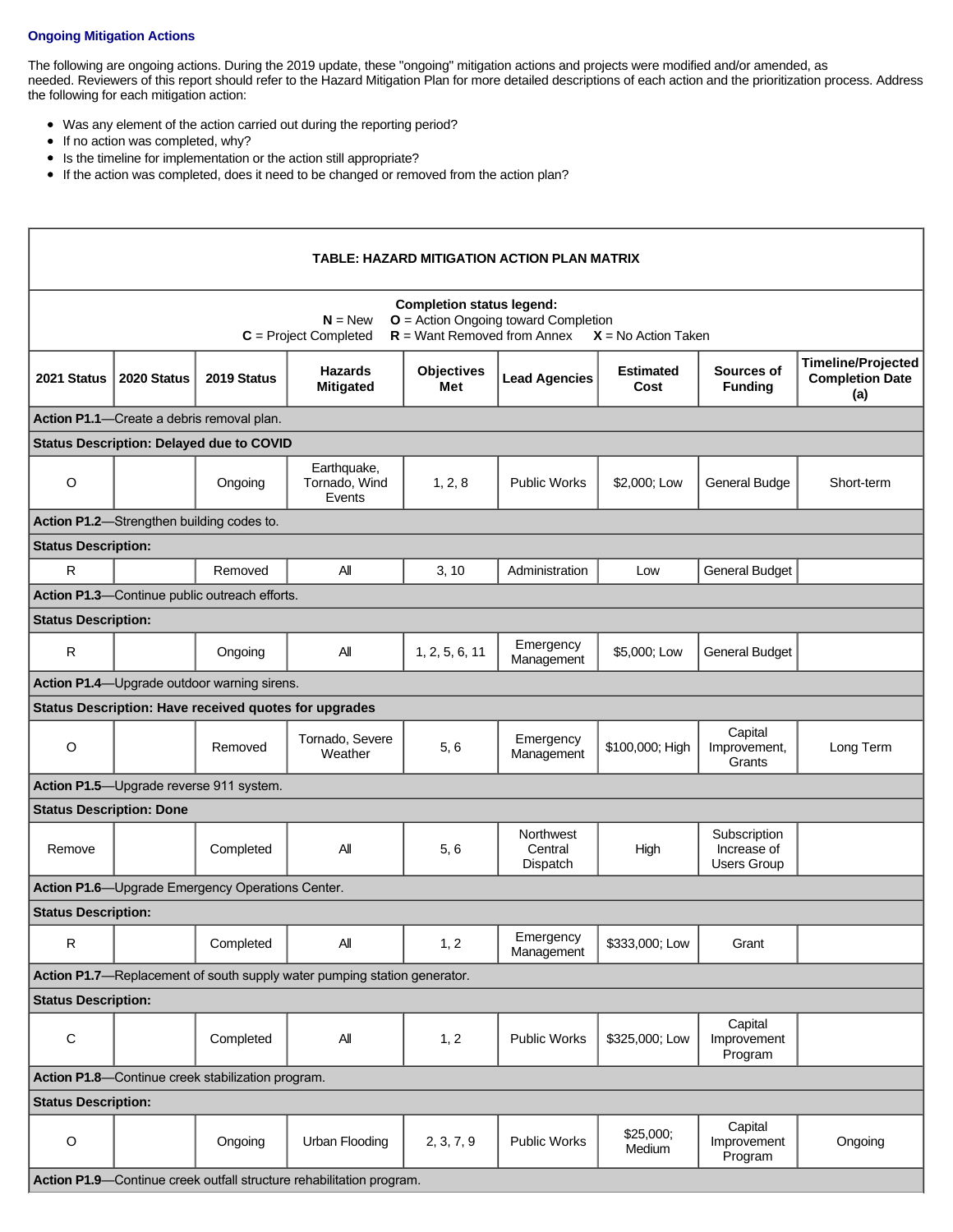| <b>Status Description:</b>                                            |  |                                                            |                                                                                                                                                                                                                                                                                                                                                                                    |                                 |                                                                         |                      |                                                                    |            |
|-----------------------------------------------------------------------|--|------------------------------------------------------------|------------------------------------------------------------------------------------------------------------------------------------------------------------------------------------------------------------------------------------------------------------------------------------------------------------------------------------------------------------------------------------|---------------------------------|-------------------------------------------------------------------------|----------------------|--------------------------------------------------------------------|------------|
| O                                                                     |  | Ongoing                                                    | Urban Flooding                                                                                                                                                                                                                                                                                                                                                                     | 2, 3, 7, 9                      | Public Works                                                            | \$50,000;<br>Medium  | Capital<br>Improvement<br>Program                                  | Short-term |
|                                                                       |  |                                                            | Action P1.10-Continue storm sewer and drain tile replacement and expansion program.                                                                                                                                                                                                                                                                                                |                                 |                                                                         |                      |                                                                    |            |
| <b>Status Description:</b>                                            |  |                                                            |                                                                                                                                                                                                                                                                                                                                                                                    |                                 |                                                                         |                      |                                                                    |            |
| $\circ$                                                               |  | Ongoing                                                    | Urban Flooding                                                                                                                                                                                                                                                                                                                                                                     | 2, 3, 7, 9                      | <b>Public Works</b>                                                     | \$400,000;<br>Medium | Capital<br>Improvement<br>Program                                  | Short-term |
|                                                                       |  | <b>Action P1.11</b> —Complete water shed analysis.         |                                                                                                                                                                                                                                                                                                                                                                                    |                                 |                                                                         |                      |                                                                    |            |
| <b>Status Description:</b>                                            |  |                                                            |                                                                                                                                                                                                                                                                                                                                                                                    |                                 |                                                                         |                      |                                                                    |            |
| R                                                                     |  | Ongoing                                                    | Urban Flooding                                                                                                                                                                                                                                                                                                                                                                     | 2, 3, 7, 9                      | <b>Public Works</b>                                                     | \$100,000;<br>Medium | Capital<br>Improvement<br>Program                                  |            |
|                                                                       |  | priority to properties with exposure to repetitive losses. | Action P1.12-Where appropriate, support retrofitting, purchase, or relocation of structures in hazard-prone areas to prevent future structure damage. Give                                                                                                                                                                                                                         |                                 |                                                                         |                      |                                                                    |            |
| <b>Status Description:</b>                                            |  |                                                            |                                                                                                                                                                                                                                                                                                                                                                                    |                                 |                                                                         |                      |                                                                    |            |
| R                                                                     |  | Removed                                                    | All                                                                                                                                                                                                                                                                                                                                                                                | 7, 13                           | Village of<br>Palatine                                                  | High                 | <b>FEMA Hazard</b><br>Mitigation<br>Grants                         |            |
|                                                                       |  |                                                            | Action P1.13-Continue to support the countywide actions identified in this plan.                                                                                                                                                                                                                                                                                                   |                                 |                                                                         |                      |                                                                    |            |
| <b>Status Description:</b>                                            |  |                                                            |                                                                                                                                                                                                                                                                                                                                                                                    |                                 |                                                                         |                      |                                                                    |            |
| R                                                                     |  | Removed                                                    | All                                                                                                                                                                                                                                                                                                                                                                                | All                             | Village of<br>Palatine                                                  | Low                  | <b>General Fund</b>                                                |            |
|                                                                       |  |                                                            | Action P1.14-Actively participate in the plan maintenance strategy identified in this plan.                                                                                                                                                                                                                                                                                        |                                 |                                                                         |                      |                                                                    |            |
| <b>Status Description:</b>                                            |  |                                                            |                                                                                                                                                                                                                                                                                                                                                                                    |                                 |                                                                         |                      |                                                                    |            |
| $\mathsf{R}$                                                          |  | Removed                                                    | All                                                                                                                                                                                                                                                                                                                                                                                | 3, 4, 6                         | DHSEM, Village<br>of Palatine                                           | Low                  | <b>General Fund</b>                                                |            |
|                                                                       |  |                                                            | Action P1.15-Continue to maintain/enhance Village's classification under the Community Rating System (CRS) program.                                                                                                                                                                                                                                                                |                                 |                                                                         |                      |                                                                    |            |
| <b>Status Description:</b>                                            |  |                                                            |                                                                                                                                                                                                                                                                                                                                                                                    |                                 |                                                                         |                      |                                                                    |            |
| $\mathsf{R}$                                                          |  | Removed                                                    | All                                                                                                                                                                                                                                                                                                                                                                                | 3, 4, 5, 6, 7, 9,<br>10, 11, 13 | Village of<br>Palatine                                                  | Low                  | General Fund                                                       |            |
|                                                                       |  |                                                            | Action P1.16—Maintain good standing under the National Flood Insurance Program by implementing programs that meet or exceed the minimum NFIP<br>requirements. Such programs include enforcing an adopted flood damage prevention ordinance, participating in floodplain mapping updates, and providing<br>public assistance and information on floodplain requirements and impacts |                                 |                                                                         |                      |                                                                    |            |
| <b>Status Description:</b>                                            |  |                                                            |                                                                                                                                                                                                                                                                                                                                                                                    |                                 |                                                                         |                      |                                                                    |            |
| O                                                                     |  | Ongoing                                                    | Flooding                                                                                                                                                                                                                                                                                                                                                                           | 4, 6, 9                         | Village of<br>Palatine                                                  | Low                  | General Fund                                                       | Short-term |
|                                                                       |  |                                                            | Action P1.17—Where feasible, implement a program to record high water marks following high-water events.                                                                                                                                                                                                                                                                           |                                 |                                                                         |                      |                                                                    |            |
| <b>Status Description:</b>                                            |  |                                                            |                                                                                                                                                                                                                                                                                                                                                                                    |                                 |                                                                         |                      |                                                                    |            |
| $\mathsf{R}$                                                          |  | Removed                                                    | Flooding, Severe<br>Weather                                                                                                                                                                                                                                                                                                                                                        | 3, 6, 9                         | Village of<br>Palatine                                                  | Medium               | General Fund:<br><b>FEMA Grant</b><br>Funds (Public<br>Assistance) |            |
|                                                                       |  |                                                            | Action P1.18—Integrate the hazard mitigation plan into other plans, programs, or resources that dictate land use or redevelopment.                                                                                                                                                                                                                                                 |                                 |                                                                         |                      |                                                                    |            |
| <b>Status Description:</b>                                            |  |                                                            |                                                                                                                                                                                                                                                                                                                                                                                    |                                 |                                                                         |                      |                                                                    |            |
| $\mathsf{R}$                                                          |  | Removed                                                    | All                                                                                                                                                                                                                                                                                                                                                                                | 3, 4, 6, 10, 13                 | Engineering,<br>Planning, and<br>Economic<br>Development<br>Departments | Low                  | General Fund                                                       |            |
| Action P1.19-Implement Smith & Colfax Stormwater Capacity Improvement |  |                                                            |                                                                                                                                                                                                                                                                                                                                                                                    |                                 |                                                                         |                      |                                                                    |            |
| <b>Status Description:</b>                                            |  |                                                            |                                                                                                                                                                                                                                                                                                                                                                                    |                                 |                                                                         |                      |                                                                    |            |
| $\circ$                                                               |  | <b>New</b>                                                 | Flood                                                                                                                                                                                                                                                                                                                                                                              | 2, 3, 7, 12                     | Village of<br>Palatine                                                  | \$5,000,000;<br>High | MWRD and<br>Local Funds                                            | Short Term |
|                                                                       |  |                                                            | Action P1.20-Implement Salt Creek Erosion Control and Bank Stabilization                                                                                                                                                                                                                                                                                                           |                                 |                                                                         |                      |                                                                    |            |
| <b>Status Description:</b>                                            |  |                                                            |                                                                                                                                                                                                                                                                                                                                                                                    |                                 |                                                                         |                      |                                                                    |            |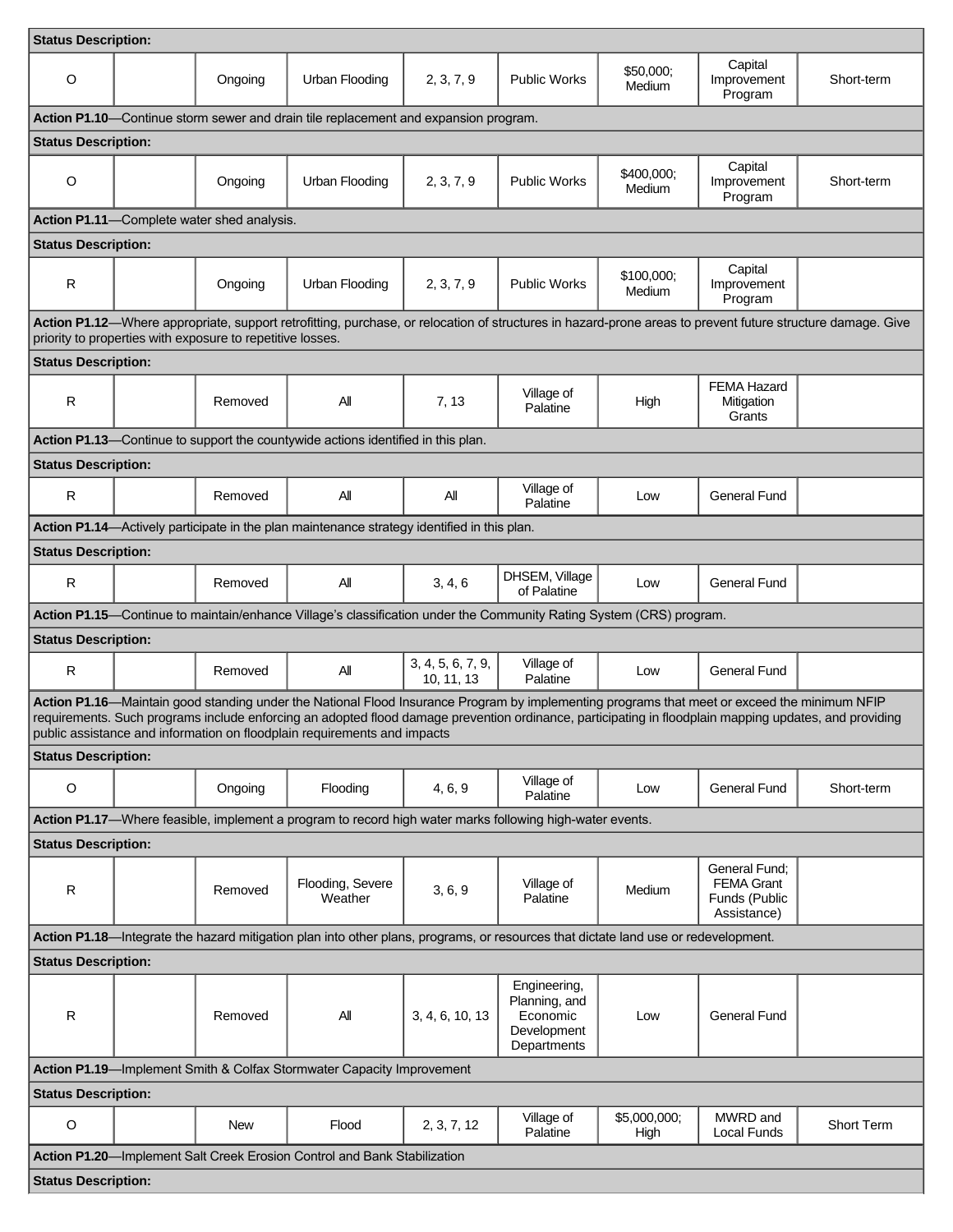| O                                |                          | <b>New</b>                                           | Flood                                                                                                                                                | 2, 3           | Village of<br>Palatine | \$1,500,000;<br>High   | <b>MWRD Grant</b><br>and Local<br><b>Funds</b>  | Short Term        |
|----------------------------------|--------------------------|------------------------------------------------------|------------------------------------------------------------------------------------------------------------------------------------------------------|----------------|------------------------|------------------------|-------------------------------------------------|-------------------|
|                                  |                          |                                                      | Action P1.21-Install Lilly Lift Station Generator Replacement                                                                                        |                |                        |                        |                                                 |                   |
| <b>Status Description:</b>       |                          |                                                      |                                                                                                                                                      |                |                        |                        |                                                 |                   |
| O                                |                          | <b>New</b>                                           | Earthquake, Flood,<br>Lightning, Tornado                                                                                                             | 2              | Village of<br>Palatine | \$500,000;<br>Medium   | <b>MWRD Grants</b><br>and Local<br>Funds        | Short Term        |
|                                  |                          | Action P1.22-Train Station Roof Replacement          |                                                                                                                                                      |                |                        |                        |                                                 |                   |
| <b>Status Description:</b>       |                          |                                                      |                                                                                                                                                      |                |                        |                        |                                                 |                   |
| $\circ$                          |                          | <b>New</b>                                           | Lightning, High<br>Wind, Snow,<br>Blizzard, Ice<br>Storms, Tornado                                                                                   | 1, 2           | Village of<br>Palatine | \$500,000;<br>Medium   | <b>Local Funds</b>                              | Short Term        |
|                                  |                          | Action P1.23-South Supply Pump Station Rebuild       |                                                                                                                                                      |                |                        |                        |                                                 |                   |
| <b>Status Description:</b>       |                          |                                                      |                                                                                                                                                      |                |                        |                        |                                                 |                   |
| O                                |                          | <b>New</b>                                           | Earthquake, Flood,<br>Lightning, Tornado                                                                                                             | 12, 13         | Village of<br>Palatine | \$4,000,000;<br>High   | Grants                                          | <b>Short Term</b> |
|                                  |                          |                                                      | Action P1.24-Install Peppertree Lift Station Gravity Sewer Conversion                                                                                |                |                        |                        |                                                 |                   |
| <b>Status Description:</b>       |                          |                                                      |                                                                                                                                                      |                |                        |                        |                                                 |                   |
| $\circ$                          |                          | <b>New</b>                                           | Flood                                                                                                                                                | 2, 3, 7, 9, 13 | Village of<br>Palatine | \$1,250,000;<br>Medium | Local Funds                                     | Short Term        |
|                                  |                          |                                                      | Action P1.25-Implement Buffalo Creek Bank Restoration and Armoring                                                                                   |                |                        |                        |                                                 |                   |
| <b>Status Description:</b>       |                          |                                                      |                                                                                                                                                      |                |                        |                        |                                                 |                   |
| $\circ$                          |                          | <b>New</b>                                           | Flood, Snow                                                                                                                                          | 2, 3, 7, 9, 13 | Village of<br>Palatine | \$2,000,000;<br>High   | <b>MWRD Grants</b><br>and Local<br>Funds        | Short Term        |
|                                  |                          | Action P1.26-Implement Kasuba Lift Station Rebuild   |                                                                                                                                                      |                |                        |                        |                                                 |                   |
| <b>Status Description:</b>       |                          |                                                      |                                                                                                                                                      |                |                        |                        |                                                 |                   |
| $\circ$                          |                          | <b>New</b>                                           | Earthquake, Flood,<br>Tornado                                                                                                                        | 2, 3, 7        | Village of<br>Palatine | \$2,500,000;<br>High   | <b>MWRD Grants</b><br>and Local<br><b>Funds</b> | Short Term        |
|                                  |                          |                                                      | Action P1.27-Install Gateway Center Parking Deck Generator Replacement                                                                               |                |                        |                        |                                                 |                   |
| <b>Status Description:</b>       |                          |                                                      |                                                                                                                                                      |                |                        |                        |                                                 |                   |
| O                                |                          | <b>New</b>                                           | Flood, Widespread<br>Power Outage                                                                                                                    | 2, 13          | Village of<br>Palatine | \$350,000;<br>Medium   | Local Funds                                     | <b>Short Term</b> |
|                                  |                          |                                                      | Action P1.28-Implement Smith and Colfax Traffic Signal Replacement                                                                                   |                |                        |                        |                                                 |                   |
| <b>Status Description:</b>       |                          |                                                      |                                                                                                                                                      |                |                        |                        |                                                 |                   |
| O                                |                          | <b>New</b>                                           | Flood, Widespread<br>Power Outage                                                                                                                    | 1, 2           | Village of<br>Palatine | \$250,000;<br>Medium   | Local Funds                                     | Short Term        |
|                                  |                          | Action P1.29-Peppertree Lift Station Conversion      |                                                                                                                                                      |                |                        |                        |                                                 |                   |
| <b>Status Description:</b>       |                          |                                                      |                                                                                                                                                      |                |                        |                        |                                                 |                   |
| N                                | $\overline{\phantom{a}}$ |                                                      | Flood, Widespread<br>Power Outage                                                                                                                    | $\mathbf{1}$   |                        | \$1,000,000            | Local Funds                                     | 2024              |
|                                  |                          | Action P1.30-Reduce Flooding at Smith and Colfax Sts |                                                                                                                                                      |                |                        |                        |                                                 |                   |
| <b>Status Description:</b>       |                          |                                                      |                                                                                                                                                      |                |                        |                        |                                                 |                   |
| N                                | $\overline{a}$           |                                                      | Flood, Widespread<br>Power Outage                                                                                                                    | 1, 2, 3, 4     |                        | \$1,000,000            | <b>Local Funds</b>                              | 2025              |
| implementation after five years. |                          |                                                      | (a) Ongoing indicates continuation of an action that is already in place. Short-term indicates implementation within five years. Long-term indicates |                |                        |                        |                                                 |                   |

**Mitigation Success Stories:** Examples of mitigation success stories include, but are not limited to: received a Grant, completed a major mitigation project, etc.

**Future Needs:** Examples of future needs include, but are not limited to: receiving training to better understand the mitigation grant application process, studies that may be needed to better understand hazards/risks, etc.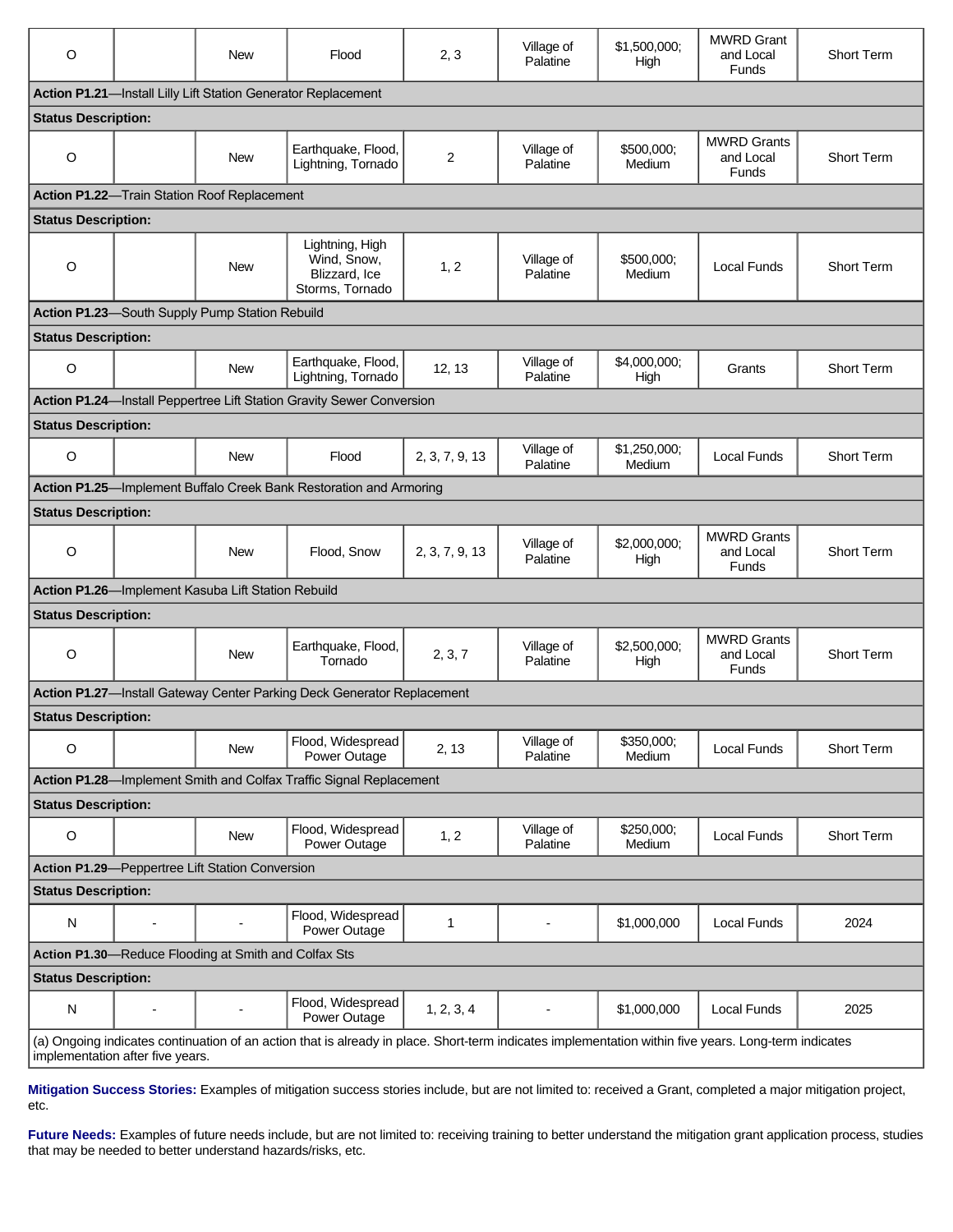## [6.1 Action P1.29](https://palatine.isc-cemp.com/Cemp/Details?id=8334942)

| <b>Mitigation Action</b>                                          | Peppertree Lift Station Conversion                                                                                                                                                                                 |
|-------------------------------------------------------------------|--------------------------------------------------------------------------------------------------------------------------------------------------------------------------------------------------------------------|
| Year Initiated                                                    | 2021                                                                                                                                                                                                               |
| <b>Applicable Jurisdiction</b>                                    | Village of Palatine                                                                                                                                                                                                |
| <b>Lead Agency/Organization</b>                                   |                                                                                                                                                                                                                    |
| Supporting<br>Agencies/Organizations                              |                                                                                                                                                                                                                    |
| Applicable Goal                                                   | Develop and implement sustainable, cost-effective, and environmentally sound risk-reduction (mitigation) projects                                                                                                  |
| <b>Potential Funding Source</b>                                   | Local Funds                                                                                                                                                                                                        |
| <b>Estimated Cost</b>                                             | \$1,000,000                                                                                                                                                                                                        |
| <b>Benefits (loss avoided)</b>                                    | Converting Peppertree sanitary life station to a gravity feed line                                                                                                                                                 |
| <b>Projected Completion Date</b>                                  | 2024                                                                                                                                                                                                               |
| <b>Priority and Level of</b><br>Importance (Low, Medium,<br>High) | High Priority                                                                                                                                                                                                      |
| <b>Benefit Analysis (Low,</b><br>Medium, High)                    | High-Project will provide an immediate reduction of risk exposure for life and property.                                                                                                                           |
| Cost Analysis (Low, Medium,<br>High)                              | Medium—The project could be implemented with existing funding but would require a re-apportionment of the budget or a<br>budget amendment, or the cost of the project would have to be spread over multiple years. |
| <b>Actual Completion Date</b>                                     |                                                                                                                                                                                                                    |

**Action/Implementation Plan and Project Description:** 

**Recommended Mitigation Action/Implementation Plan and Project Description**

Abandoning the existing peppertree sanitary lift station which feeds adjacent regional area. Converting the system to a gravity feed thus eliminating our lift which includes pumps, electrical. The benefits would include maintaining the system without any impacts from natural disasters and power outages.

| <b>Mitigation Action and Project Maintenance</b> |               |                 |  |  |
|--------------------------------------------------|---------------|-----------------|--|--|
| Year                                             | <b>Status</b> | <b>Comments</b> |  |  |
| 2019                                             |               |                 |  |  |
| 2020                                             |               |                 |  |  |
| 2021                                             | lNew          |                 |  |  |
| 2022                                             |               |                 |  |  |
| 2023                                             |               |                 |  |  |

|         | <b>Mitigated Hazards</b>                       |  |  |  |
|---------|------------------------------------------------|--|--|--|
|         | <b>All Hazards</b>                             |  |  |  |
|         | Dam/Levee Failure                              |  |  |  |
|         | Drought                                        |  |  |  |
|         | Earthquake                                     |  |  |  |
| X       | Flood                                          |  |  |  |
|         | Extreme Heat                                   |  |  |  |
|         | Lightning                                      |  |  |  |
|         | Hail                                           |  |  |  |
|         | ∥Fog                                           |  |  |  |
|         | High Wind                                      |  |  |  |
|         | Snow                                           |  |  |  |
|         | Blizzard                                       |  |  |  |
|         | Extreme Cold                                   |  |  |  |
|         | Ice Storms                                     |  |  |  |
|         | Tornado                                        |  |  |  |
|         | Epidemic or pandemic                           |  |  |  |
|         | Nuclear Power Plant Incident                   |  |  |  |
| $\sf X$ | Widespread Power Outage                        |  |  |  |
|         | Coastal Erosion                                |  |  |  |
|         | Secondary Impacts from Mass Influx of Evacuees |  |  |  |
|         | Hazardous Materials Incident                   |  |  |  |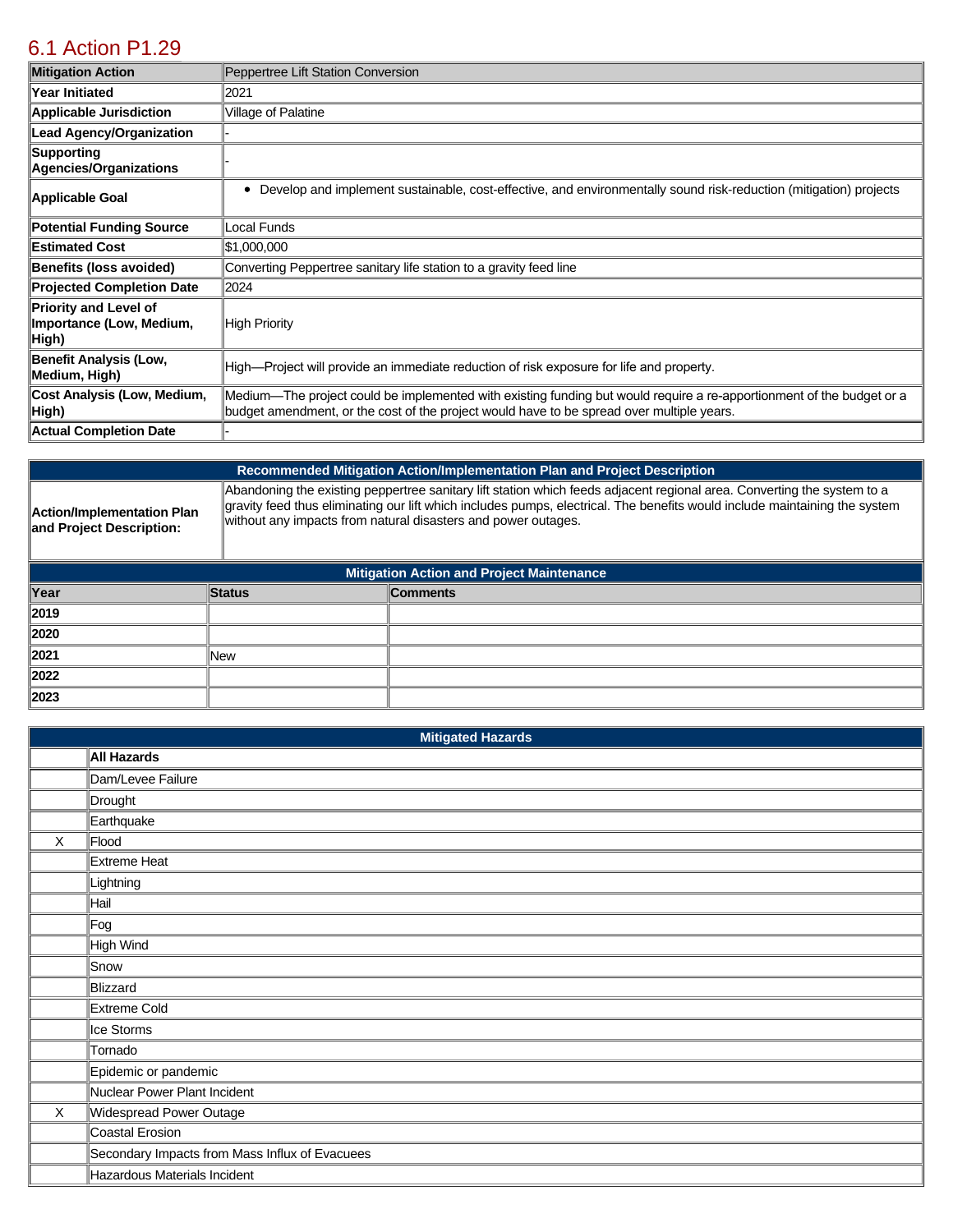# [6.2 Action P1.30](https://palatine.isc-cemp.com/Cemp/Details?id=8334945)

| <b>Mitigation Action</b>                                          | Reduce Flooding at Smith and Colfax Sts                                                                                                                                                                                                                                                                                                                                                                                                                                                                            |
|-------------------------------------------------------------------|--------------------------------------------------------------------------------------------------------------------------------------------------------------------------------------------------------------------------------------------------------------------------------------------------------------------------------------------------------------------------------------------------------------------------------------------------------------------------------------------------------------------|
| <b>Year Initiated</b>                                             | 2021                                                                                                                                                                                                                                                                                                                                                                                                                                                                                                               |
| <b>Applicable Jurisdiction</b>                                    | Village of Palatine                                                                                                                                                                                                                                                                                                                                                                                                                                                                                                |
| <b>Lead Agency/Organization</b>                                   |                                                                                                                                                                                                                                                                                                                                                                                                                                                                                                                    |
| Supporting<br>Agencies/Organizations                              |                                                                                                                                                                                                                                                                                                                                                                                                                                                                                                                    |
| Applicable Goal                                                   | Develop and implement sustainable, cost-effective, and environmentally sound risk-reduction (mitigation) projects.<br>٠<br>Protect the lives, health, safety, and property of the citizens of Cook County from the impacts of natural hazards.<br>٠<br>Protect public services and critical facilities, including infrastructure, from loss of use during natural hazard events.<br>Involve stakeholders to enhance the local capacity to mitigate, prepare for, and respond to the impacts of natural<br>hazards. |
| <b>Potential Funding Source</b>                                   | <b>Local Funds</b>                                                                                                                                                                                                                                                                                                                                                                                                                                                                                                 |
| <b>Estimated Cost</b>                                             | \$1,000,000                                                                                                                                                                                                                                                                                                                                                                                                                                                                                                        |
| <b>Benefits (loss avoided)</b>                                    | Adjustment to the Reimer Reservoir to improve the intersection of Smith and Colfax.                                                                                                                                                                                                                                                                                                                                                                                                                                |
| <b>Projected Completion Date</b>                                  | 2025                                                                                                                                                                                                                                                                                                                                                                                                                                                                                                               |
| <b>Priority and Level of</b><br>Importance (Low, Medium,<br>High) | High Priority                                                                                                                                                                                                                                                                                                                                                                                                                                                                                                      |
| <b>Benefit Analysis (Low,</b><br>Medium, High)                    | High—Project will provide an immediate reduction of risk exposure for life and property.                                                                                                                                                                                                                                                                                                                                                                                                                           |
| Cost Analysis (Low, Medium,<br>High)                              | Medium—The project could be implemented with existing funding but would require a re-apportionment of the budget or a<br>budget amendment, or the cost of the project would have to be spread over multiple years.                                                                                                                                                                                                                                                                                                 |
| <b>Actual Completion Date</b>                                     |                                                                                                                                                                                                                                                                                                                                                                                                                                                                                                                    |

|                                                        | l Recommended Mitigation Action/Implementation Plan and Project Description,                                                                                                                                                                                                 |
|--------------------------------------------------------|------------------------------------------------------------------------------------------------------------------------------------------------------------------------------------------------------------------------------------------------------------------------------|
| Action/Implementation Plan<br>and Project Description: | Initially will need to obtain conceptual approval from the National Resource Conservation Service for the adjustment to the<br>Reimer Reservoir to improve the intersection of Smith and Colfax. This will reduce flooding, road closures, loss of vehicles,<br>lland power. |

| <b>Mitigation Action and Project Maintenance</b> |        |                 |  |  |
|--------------------------------------------------|--------|-----------------|--|--|
| Year                                             | Status | <b>Comments</b> |  |  |
| 2019                                             |        |                 |  |  |
| 2020                                             |        |                 |  |  |
| 2021                                             | New    |                 |  |  |
| 2022                                             |        |                 |  |  |
| 2023                                             |        |                 |  |  |